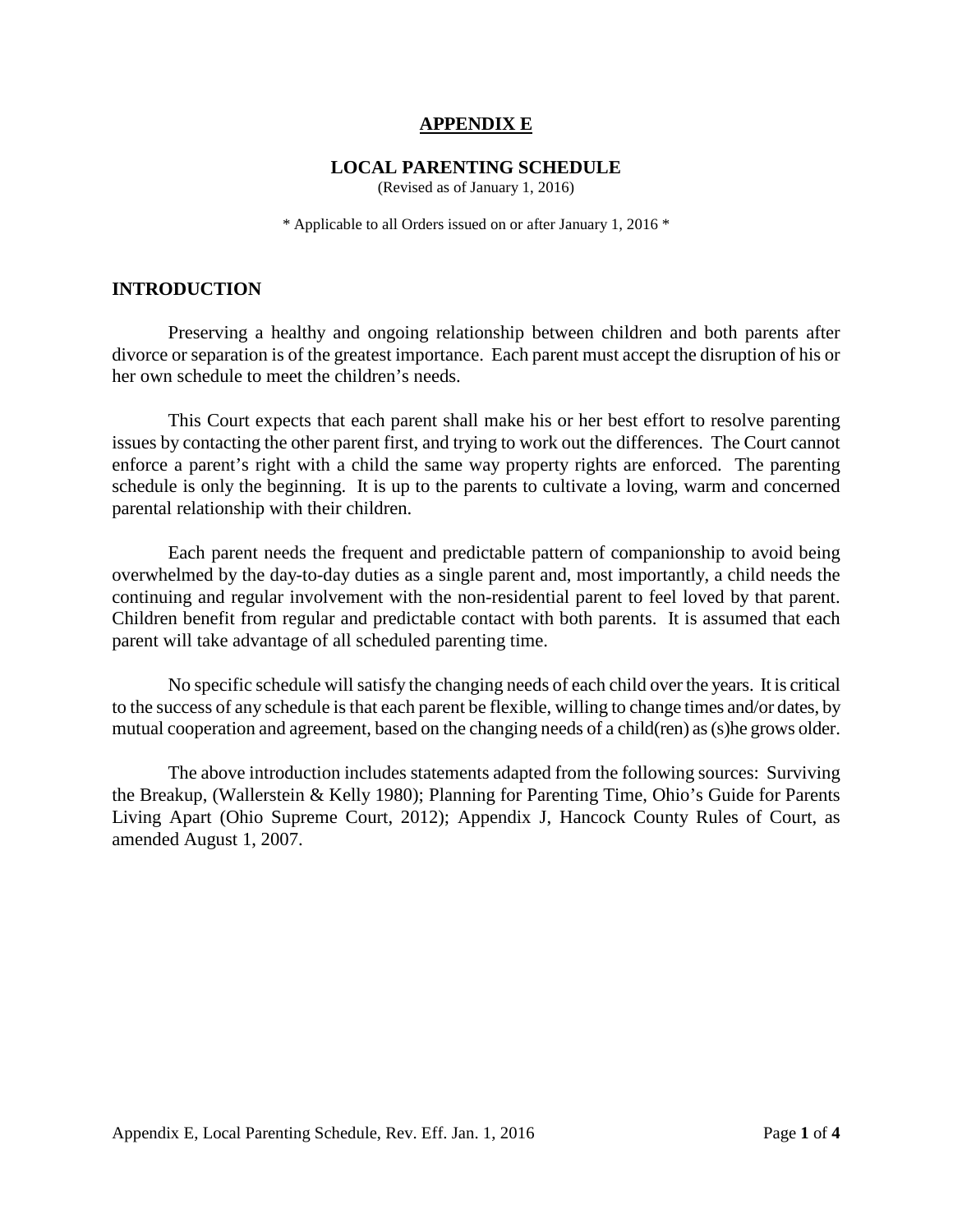## **If the Court Order or Decree indicates that the Local Parenting Schedule is the Order for parenting time, then the ORDER OF THE COURT IS THE FOLLOWING:**

## **PARENTING TIME**

Unless otherwise agreed by the parents, the non-residential parent shall exercise as a minimum the following parenting times:

- **1. Priority:** In the event holidays or days of special meaning, as listed below, should fall on the same day or overlap, priority shall be given in the following order:
	- a. Birthday of child;
	- b. Holidays;
	- c. Spring break;
	- d. Regularly scheduled parenting time
- **2. Weekends:** Beginning on a specific date, every other weekend from Friday night at 7:00 P.M. to Sunday night at 7:00 P.M.
- **3**. **Mid-Week:** In addition, the child(ren) shall spend a minimum of one (1) parenting time period per week, as follows:
	- a. Children from birth through age of 13 5:00 to 8:00 P.M.
	- b. Children age 14 and up 5:00 to 9:00 P.M.

If there is more than one (1) child, the hour of return shall be the hour set for the youngest child. If the parents cannot agree on a day, the day for the mid-week parenting time shall be Wednesday.

### **4. Days of Special Meaning:**

a. Mother's Day and Father's Day are to be spent with the appropriate parent, regardless of which parent is entitled to the weekend. If the parties cannot agree on times, the times shall be 10:00 A.M. to 7:00 P.M. The children shall spend the rest of the weekend with the parent who normally has that weekend.

b. The child(ren)'s birthday shall always be spent with the Mother in odd-numbered years, and shall always be spent with the Father in even-numbered years. If the parties cannot agree, the time is 10:00 A.M. to 8:00 P.M. for a child not in school on the birthday, and 5:00 P.M. to 8:00 P.M. for a child in school on the birthday. The child's birthday shall be spent with the designated parent, even if the other parent is entitled to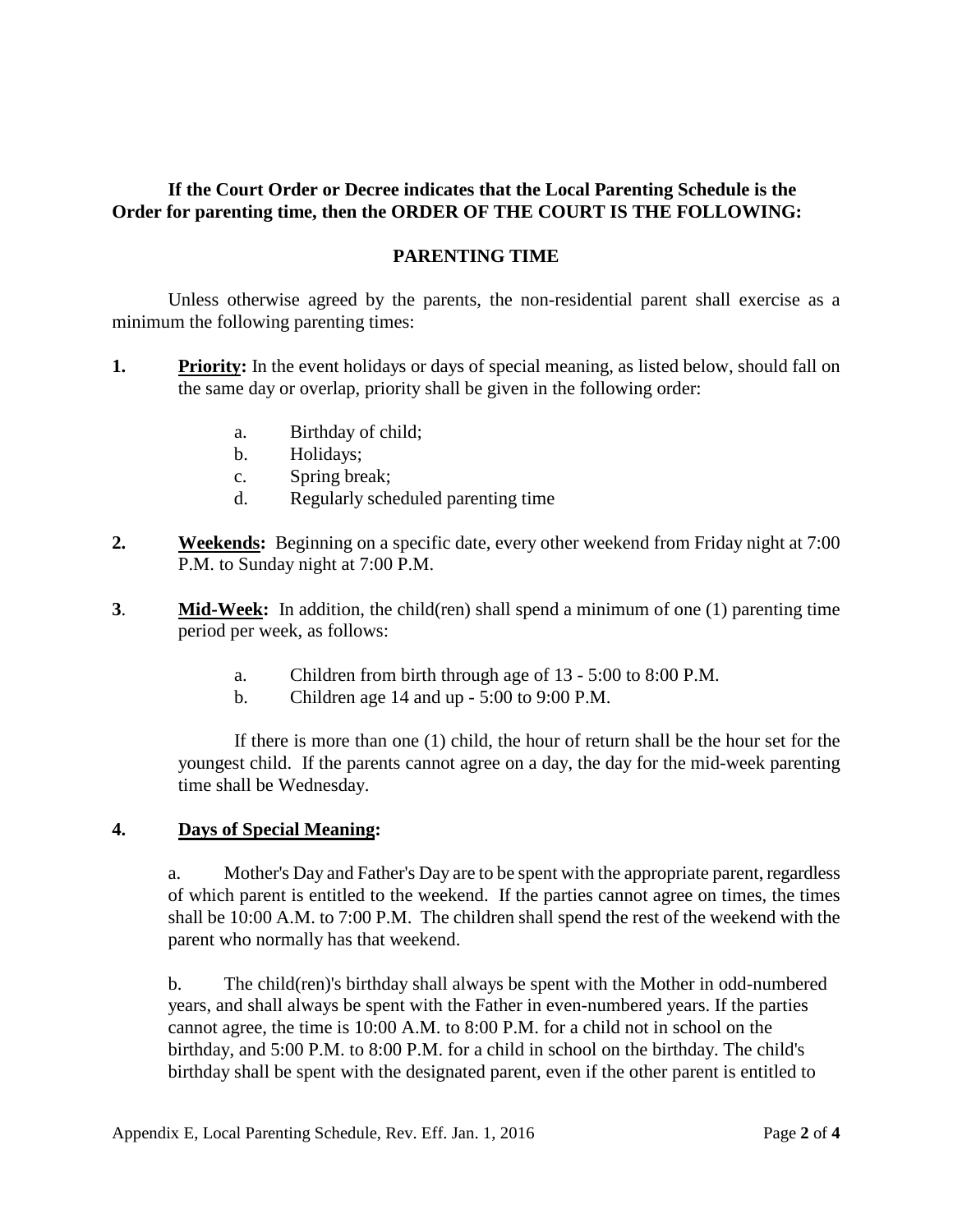weekend, mid-week, holiday or vacation with the child. Brothers and sisters shall attend the birthday event.

c. Other days of special meaning such as religious holidays, etc., should be discussed and written into the Court Order.

**5. Holidays:** Parents may wish to change by agreement a holiday at least one week in advance in order to observe family or religious traditions. If not changed by agreement, holiday times shall be as follows:

|                                   | Even-numbered Odd-numbered |        | As agreed, or:                |
|-----------------------------------|----------------------------|--------|-------------------------------|
|                                   | Years                      | Years  |                               |
| <b>Easter Sunday</b>              | Mother                     | Father | See description below         |
| <b>Spring Break</b>               | Father                     | Mother | See description below         |
| July $4th$                        |                            |        | See Section 6 below           |
| <b>Trick or Treat</b>             | Mother                     | Father | $5:00$ P.M. $-8:00$ P.M.      |
| Thanksgiving                      | Father                     | Mother | Thur. 9:00 A.M.-Fri.7:00 P.M. |
| Christmas, "1 <sup>st</sup> half" | Mother                     | Father | See description below         |
| Christmas, "2 <sup>nd</sup> half" | Father                     | Mother | See description below         |

**Holidays, Generally:** A holiday that falls on a weekend shall be spent with the parent who is designated to have the child(ren) for that holiday and the other parent shall have the child(ren) for the rest of that weekend. This time does not have to be made up. All scheduled school breaks that fall on a Monday not otherwise included in the above list (Memorial Day, Labor Day, Martin Luther King Day, President's Day, a school In-Service Day, etc.) and any Monday on which there is a scheduled school break shall be spent with the parent whose weekend immediately precedes the Monday; said Monday holidays shall serve to extend the parenting weekend until 7:00 P.M. on Monday evening.

**Easter Sunday:** The parent designated to have this parenting time shall have parenting time with the child(ren) from:

- a. 10:00 A.M. 7:00 P.M. Sunday, if the child(ren) are not of school age;
- b. 10:00 A.M. 7:00 P.M. Sunday or until 7:00 P.M. the evening prior to the day school resumes for child(ren) of school age.

**Spring Break:** Spring Break shall begin at 7:00 P.M. on the evening of the last day of school before the school recess, and ends at 7:00 P.M. of the last day before school resumes. Spring Break shall include weekend periods that may occur during the break.

**Christmas, 1st Half:** The parent designated to have this parenting time shall have parenting time with the children commencing at 9:00 A.M. on the 1<sup>st</sup> calendar day following the last school day prior to the school holiday recess, and continuing until 7:00 P.M. on December  $26<sup>th</sup>$ .